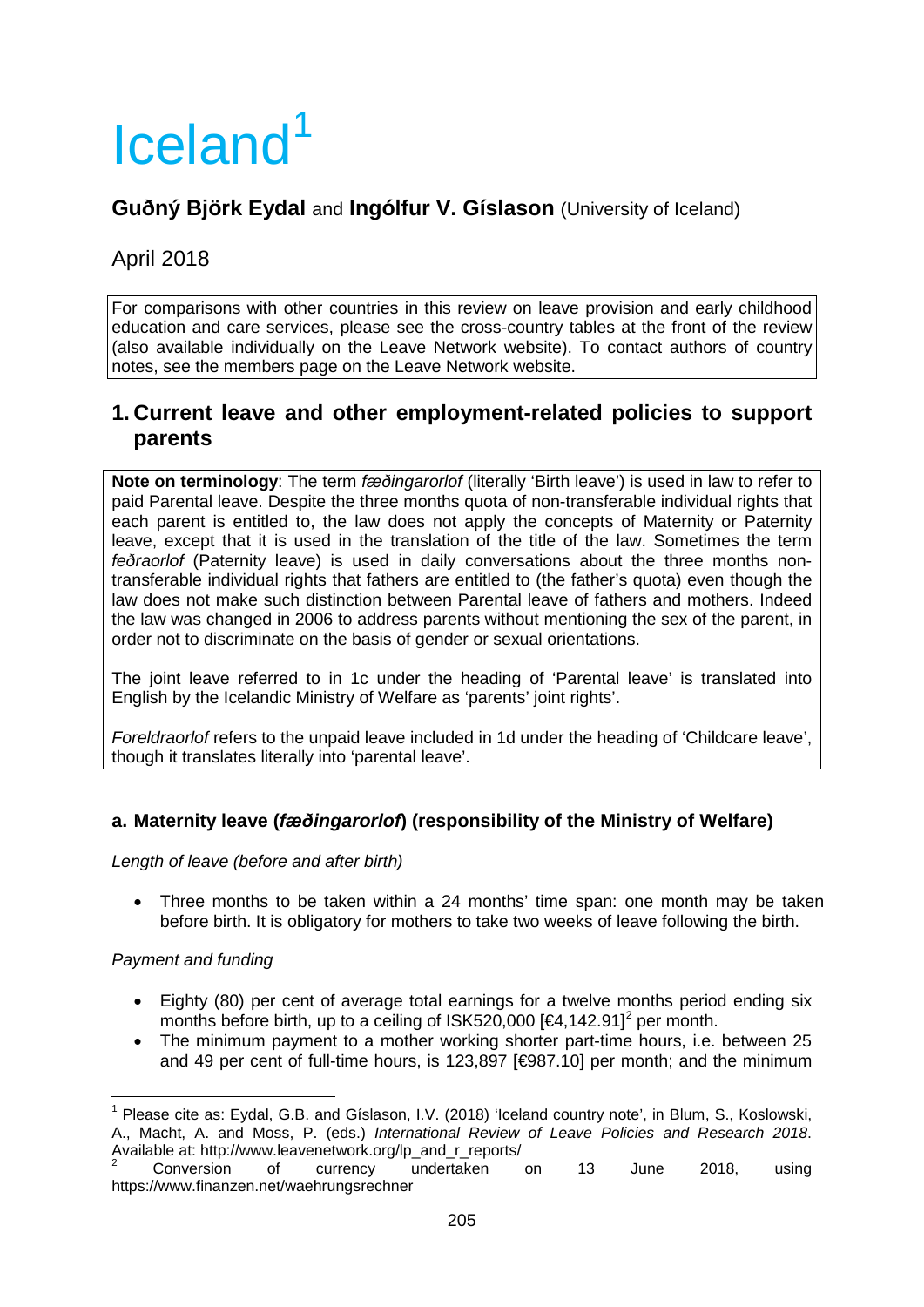payment for a mother working 50-100 per cent of full time-hours is ISK 171,111 [€1,368.05] per month.

- For those working less than 25 per cent of full-time hours and those outside the labour market the amount is ISK74,926 [€591.93] per month. Students (75-100 per cent of fulltime studies) receive a flat-rate payment of ISK171,711 [€1,368.05] per month. As a frame of reference, the minimum wage in Iceland in 2016 is ISK260,000 [€2,071.46] per month.
- Funded by the Maternity/Paternity Leave Fund, which is financed from an insurance levy of 5.40 per cent of wages paid by employers; 0.65 per cent of the revenue goes to this fund.
- Non-employed parents are not entitled to any pension credits while caring for their child. Employed parents taking leave continue to accumulate their pension entitlements (and in indeed all other entitlements) as if they were at work.

## *Flexibility in use*

• After the two weeks of obligatory leave, a mother wishing to take more leave can choose to take leave on a full-time or part-time basis. It is also possible to take leave in one continuous period or as several blocks of time (i.e. leave can be 'uninterrupted' or 'interrupted'). This has to be negotiated with the employer. Parents can be on leave together, partly or the whole period.

#### *Eligibility (e.g. related to employment or family circumstances)*

• All biological or adoptive parents have individual non-transferable rights to three months paid parental leave, regardless of sexuality or marital status. Parents that do not hold sole or shared custody of the child at birth need to have worked out the visiting rights with the custodial parent in order to be able to take paid parental leave.

*Variation in leave due to child or family reasons (e.g. multiple or premature births; poor health or disability of child or mother; lone parent); or delegation of leave to person other than the mother*

- In cases where there is only one parent (the other parent has died, in cases of artificial insemination or an individual adopts or takes a child in permanent foster), the parent has a right to nine months paid parental leave. In special cases, if one of the parents is in prison or hospital or is incapable to take care of the child due to health reasons it is possible to transfer the rights of that parent to the other parent.
- Maternity leave can be extended by two months if the mother suffers from a serious illness in connection with the birth.
- See also 1c.

# **b. Paternity leave (***fæðingarorlof***) (responsibility of the Ministry of Welfare)**

#### *Length of leave*

• Three (3) months to be taken within a 24 months' time span.

#### *Payment and funding*

• Eighty (80) per cent of average total earnings for a twelve months period ending six months before birth, up to a ceiling of ISK520,000 [€4,142.91] per month. For maximum and minimum payments see 1a.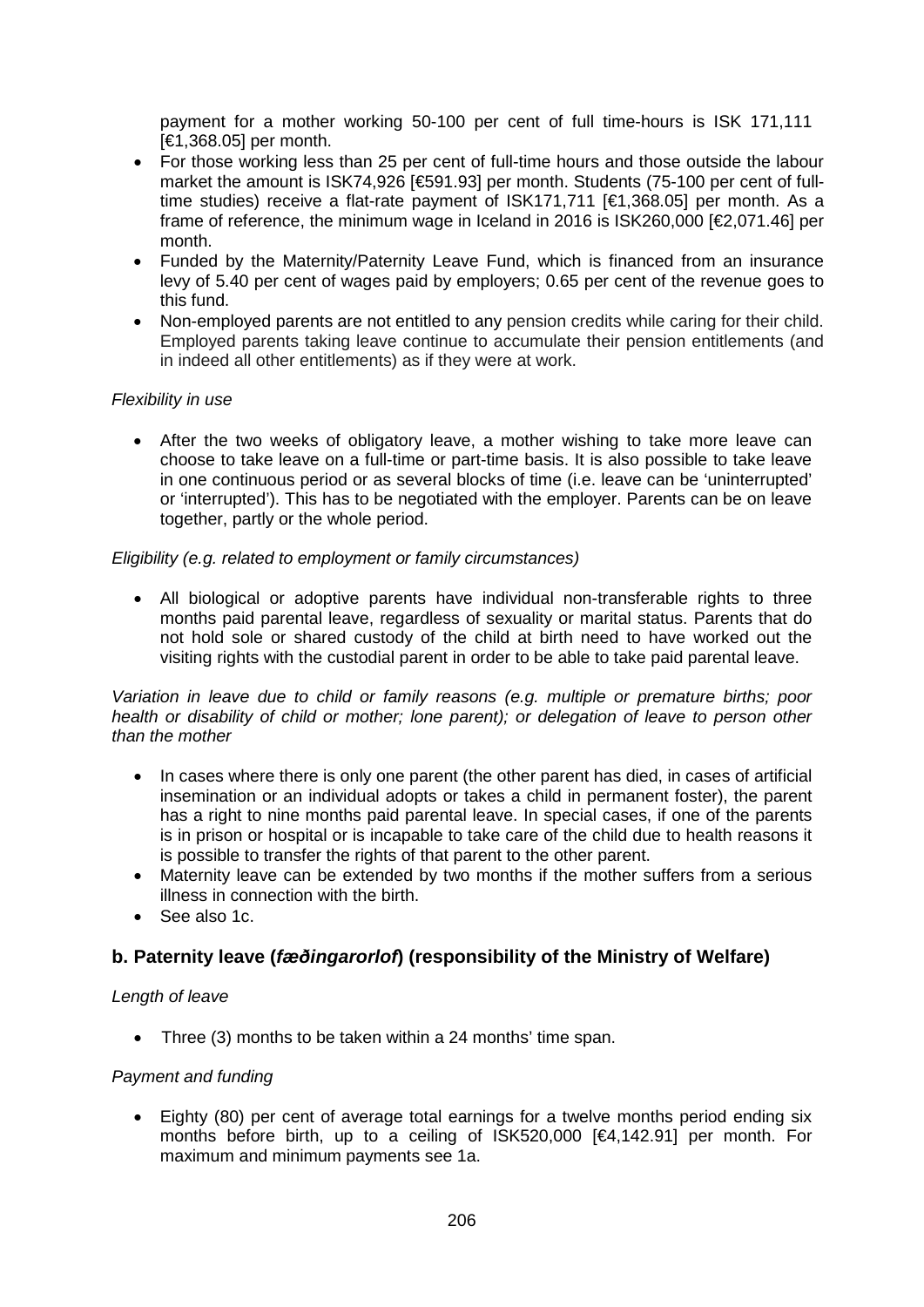#### *Flexibility in use*

• Same as for Maternity leave, except there is no obligatory period of two weeks' leave that fathers must take after birth.

## *Eligibility (e.g. related to employment or family circumstances)*

• All biological or adoptive parents have individual non-transferable rights to three months paid parental leave, regardless of sexual orientation or marital status. Parents that do not hold sole or shared custody of the child at birth need to have worked out the visiting rights with the custodial parent in order to be able to take paid parental leave.

*Variation in leave due to child or family reasons (e.g. multiple or premature births; poor health or disability of child or mother; lone parent); or delegation of leave to person other than the mother*

- See 1c.
- In cases where there is only one parent (the other parent has died, in cases of artificial insemination or an individual adopts or takes a child in permanent foster), the parent has the right to nine months paid parental leave. In special cases, if one of the parents is in prison or hospital or is incapable to take care of the child due health reasons it is possible to transfer the rights to the other parent.
- **c. Parental leave (responsibility of the Ministry of Welfare)** (see note on terminology at the start of part 1)

#### *Length of leave (before and after birth)*

• Three (3) months after birth. These are in addition to the earmarked months (three for each parent) and can be divided between the parents as they like.

# *Payment and funding*

• Eighty (80) per cent of average total earnings for a twelve months period ending six months before birth, up to a ceiling of ISK520,000 [€4,142.91] per month. For maximum and minimum payments see 1a.

#### *Flexibility in use*

- The total of nine months leave (covering maternity, paternity and joint rights) can be used until 24 months after the birth.
- Parents can choose to take leave on a full time or part-time basis. It is also possible to take leave in one continuous period or as several blocks of time (i.e. leave can be 'uninterrupted' or 'interrupted'). This has to be negotiated with the employer. Parents can be on leave together, partly or the whole period.

#### *Regional or local variations in leave policy*

• None.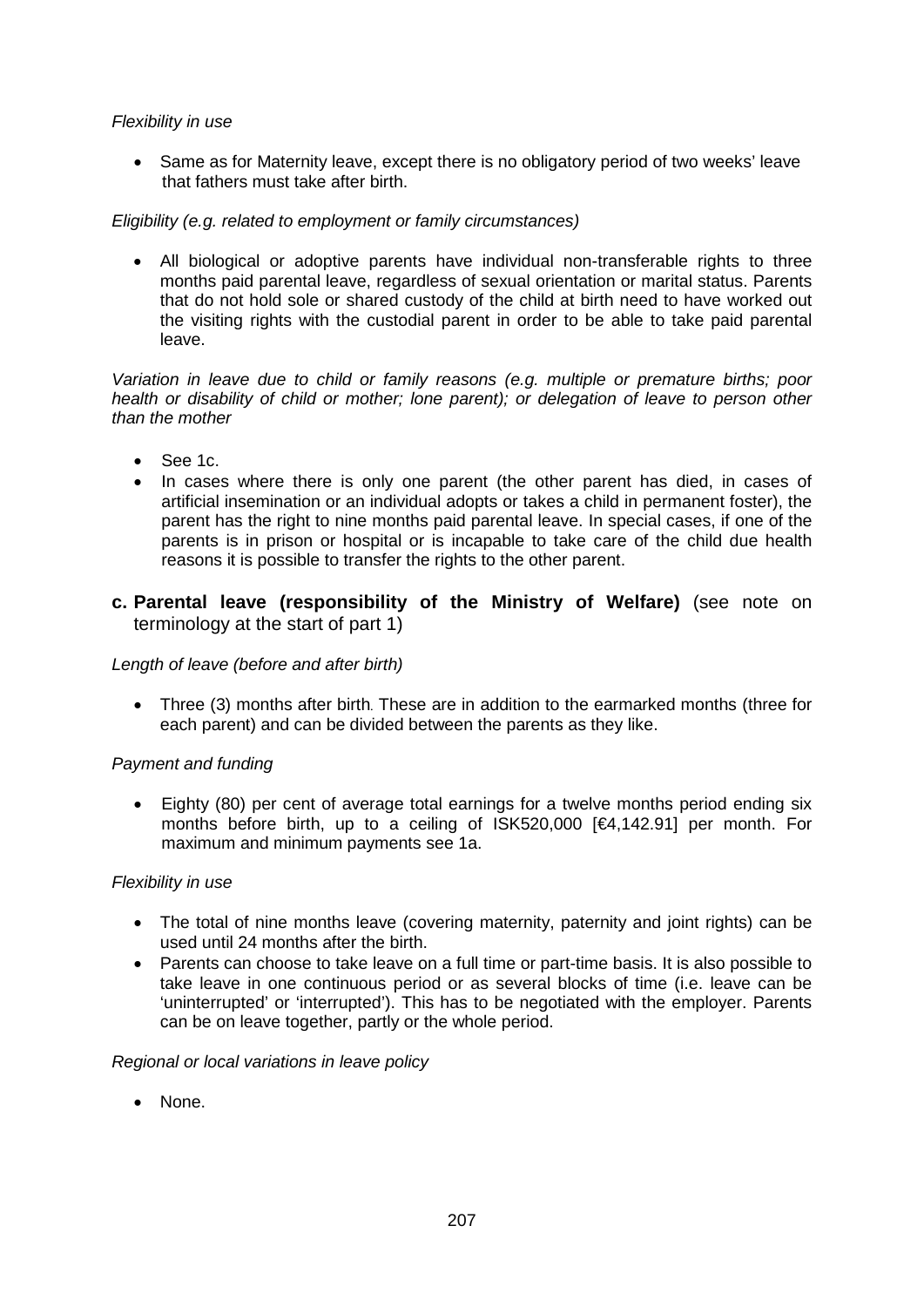#### *Eligibility (e.g. related to employment or family circumstances)*

• Each parent is entitled to leave. See 1a and 1b for family circumstances

*Variation in leave due to child or family reasons (e.g. multiple or premature births; poor health or disability of child or mother; lone parent); or delegation of leave to person other than the parents*

- In the case of a miscarriage after 18 weeks, the parents are entitled to two sharable months and in the case of still birth after 22 weeks each parent is entitled to three months.
- In the case of multiple births, the length of leave increases by three sharable months for each additional birth; it can be extended by the same amount if the child suffers from a serious illness. Leave also increases if the child has to stay in hospital more than seven days after the birth by that amount of time up to four months.
- If the child is seriously ill or disabled in a way that demands more intensive parental care than is usual, the leave may be extended by up to seven months
- In cases where there is only one parent (the other parent has died, in cases of artificial insemination or an individual adopts or takes a child in permanent foster), the parent has right to nine months paid parental leave. In special cases, if one of the parents is in prison or hospital or is incapable to take care of the child due health reasons it is possible to transfer the rights to the other parent.

# **d. Childcare leave or career breaks** *(foreldraorlof)*

• Each parent may take four months of non-transferable unpaid leave until the child is eight years old.

# **e. Other employment-related measures**

#### *Adoption leave and pay*

• Regulations on paid parental leave apply if the child is younger than eight years when adopted.

#### *Time off for the care of dependants*

• There are no legal entitlements. The Equal Status Act instructs employers to do what they can to make it possible for employers to fulfil their responsibilities towards their families, but that is all. Most or all unions have negotiated a number of leave days when children are sick, but it is not thought that any union has negotiated a right to leave in the case of any other close relative being ill

#### *Flexible working*

• Employers are required by the *Act on Equal Status and Equal Rights of Women and Men* to make the necessary arrangements to enable men and women to balance family life and work, including the arrangement of work in a flexible manner and parents being able to take leave from work in case of serious or unusual family circumstances.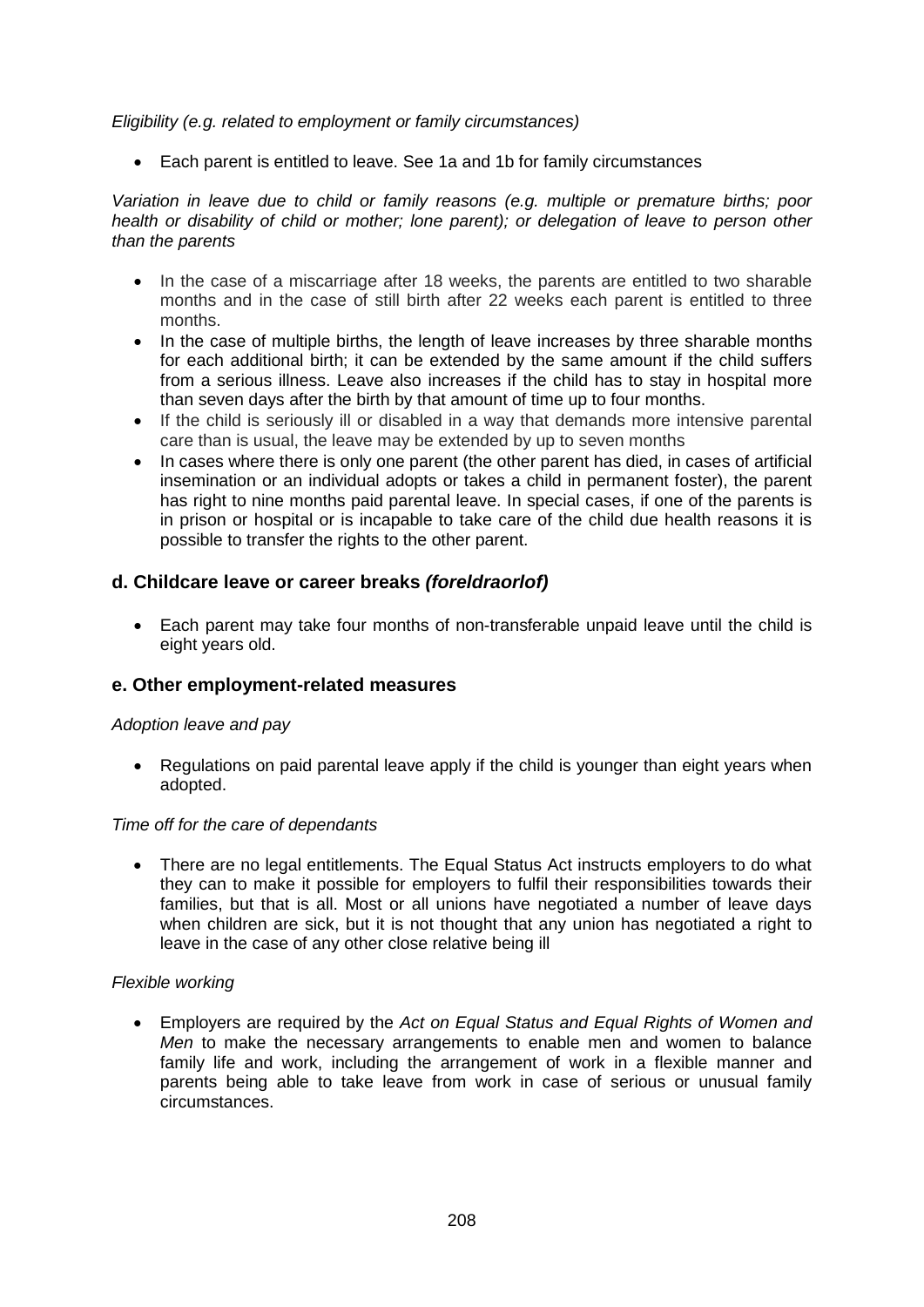# **2. Relationship between leave policy and early childhood education and care policy**

The maximum period of post-natal leave available in Iceland is 17 months, nine months of paid leave and two periods of four months of unpaid leave (see section 1d above). There is no legal entitlement to ECEC. However, most municipalities offer ECEC for children, but due to some gap still existing between the end of Parental leave and admission to preschools many parents opt for private child minders or similar solutions to bridge this gap; private child minders are few and in most cases the parents need to bridge the gap without public support.

Levels of attendance at formal services for children under and over three years are well above the average for the countries included in this review and OECD countries. For actual attendance levels, see 'relationship between leave and ECEC entitlements' on cross-country comparisons page.

# **3. Changes in policy since April 2017** (including proposals currently under discussion)

The Icelandic parliament adopted changes to the law on parental leave in December 2012, with a staged increase from nine to 12 months with a 5+5+2 system. Following parliamentary elections in April 2013, a new coalition government came to power. This government deemed state finances to be in such a bad state that the extension of the leave period adopted in December 2012 could not be carried out. The law was therefore revoked.

In 2014 the government appointed two committees, on leave and ECEC. One was to examine the possibility of restoring economic compensation during parental leave to the pre-2008 level and the eventual extension of the leave; while the other was to examine the possibility of increasing the capacity of preschools so that they can admit children once parental leave is over. Both committees have now reported. The first reported in March 2016 and proposed the successive restoration of economic compensation (e.g. a ceiling of ISK600,000 [€4,780,28]) and an extension to 12 months leave, with five for the mother, five for the father and two to be shared, to be fully implemented in 2022. The second reported in May 2016 and proposed that all children from 12 months old should be offered a place in preschools. Neither report was debated in the Icelandic parliament prior to the parliamentary elections that took place in October 2016 and led to the formation of a new centre-right coalition government. In its platform there is no mention of an extension of leave but the restoration of the economic compensation to pre-crash level is to be fulfilled.

This government did not last long and new elections were held in October 2017 resulting in a new coalition government straddling the political spectrum, the centre-right Independence Party, the centre Progressive Party and the Green-Left Party. In its platform the government stated its commitment to restoring economic compensation during Parental leave and an intention to discuss with the social partners the possibility of extending the leave; these discussions have just started. However, the Minister of Welfare has publicly stated that the intention is to extend the leave to 12 months.

# **4. Take-up of leave**

# **a. Maternity leave**

In 2015 (last year for which final figures are available), 99 per cent of women applying for leave used at least the three months available only to mothers. For more details see 4c.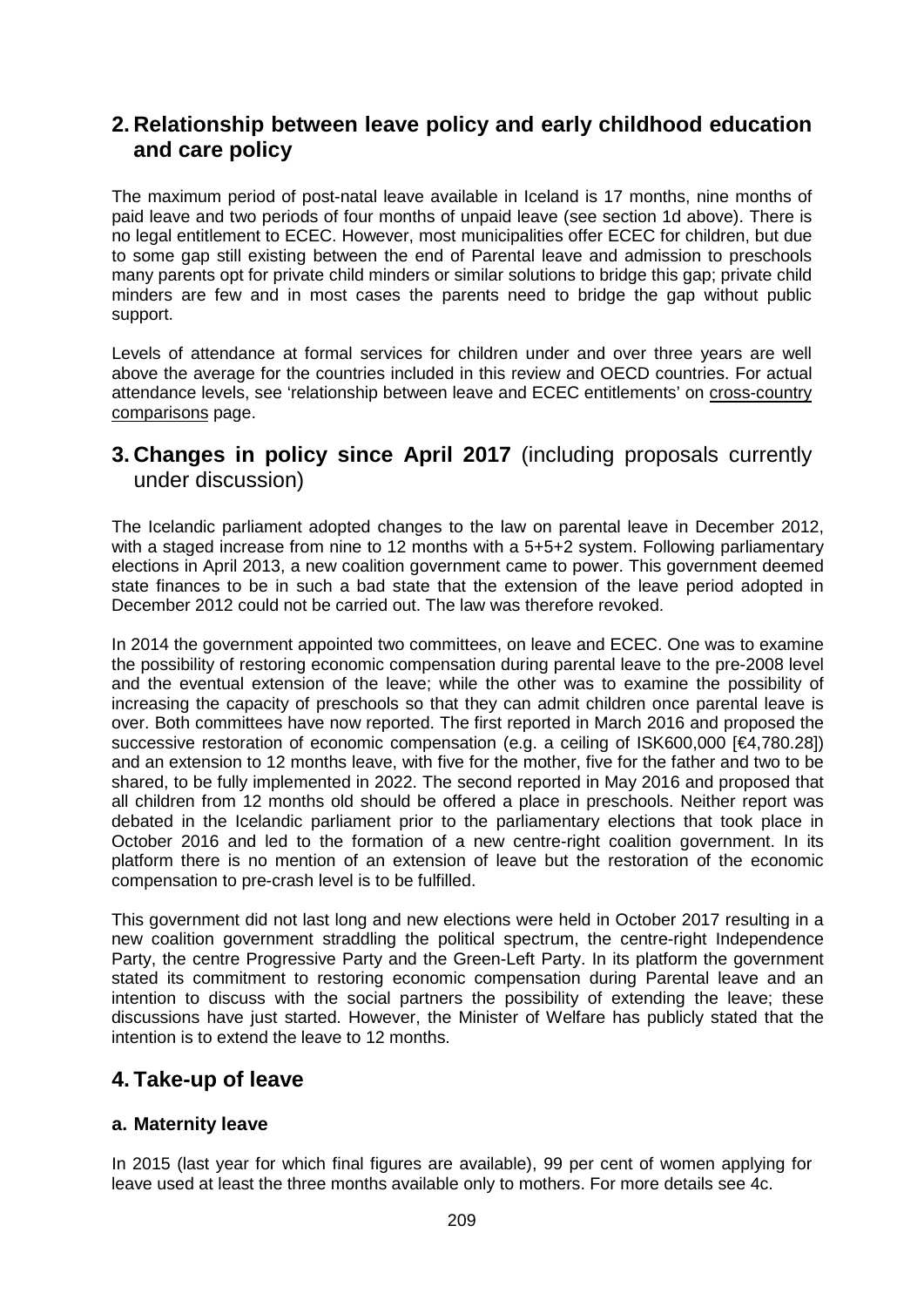# **b. Paternity leave**

See 4c.

# **c. Parental leave** (i.e. parents' joint rights)

In 2015, 81 per cent of fathers took a period of leave (paternity and/or parents' joint rights), taking an average of 88 days leave (compared to 178.4 for mothers). This is a substantial drop in the number of days used by fathers before the economic crisis, which were around 100. In all probability this is due to the severe cuts in economic compensation. Overall, 13.3 per cent of fathers took some of the parents' joint rights, and 34.3 per cent took less than their three months of designated paternity leave; 96 per cent of mothers took some period of parents' joint rights while 1 per cent used less than their three months.

In 2015, 33.9 per cent of men and 30.7 per cent of women took leave in one uninterrupted period; the remainder took their leave in two or more parts.

# **5. Research and publications on leave and other employmentrelated policies since April 2017**

Please be aware that this is not intended to be a comprehensive list of all publications or research in this area for this country. If you are aware of a publication or research that could be listed in this section, please contact the country note author(s) so that they can include it for the following year.

# **a. General overview**

Research on leave and other employment-related policies have been relatively few in Iceland though there has been some slow increase. Some studies include cross-national comparisons, which is reducing Iceland's previous knowledge gap in this area.

# **b. Selected publications since April 2017**

Sigurdardottir H. M. and Garðarsdóttir Ó. (2016) 'Backlash in gender equality? Fathers' parental leave during a time of economic crisis'*, Journal of European Social Policy,* 1-15*,*  Available at:<http://journals.sagepub.com/doi/full/10.1177/0958928717739243>

In Europe, there has been an increasing emphasis on the equal rights of men and women to Parental leave. Nordic countries such as Iceland are often seen as forerunners in the implementation of laws that promote gender equality by giving each parent non-transferable rights to parental leave. In October 2008, the Icelandic banking system collapsed and a severe economic recession followed. This can be seen as a natural experimental intervention and provides a unique opportunity to study potential changes in fathers' use of Parental leave in response to drastic economic changes and resulting policy changes. The data reported in this article show that during the years 2003–2007, a time of economic prosperity, Icelandic fathers on average used three full months of Parental leave. After this event, fathers' use of Parental leave declined, while the reverse could be seen for mothers who progressively took a longer leave with partial pay. Analysis suggests that a decline in fathers' use of leave can be traced back to the dramatic collapse of the economic system and the subsequent substantial lowering of the maximum payment during Parental leave. The most dramatic changes were seen for fathers in high-income groups whose payments during leave were most severely cut. The data suggest that after the economic collapse and resulting policy changes, women have become increasingly responsible and men